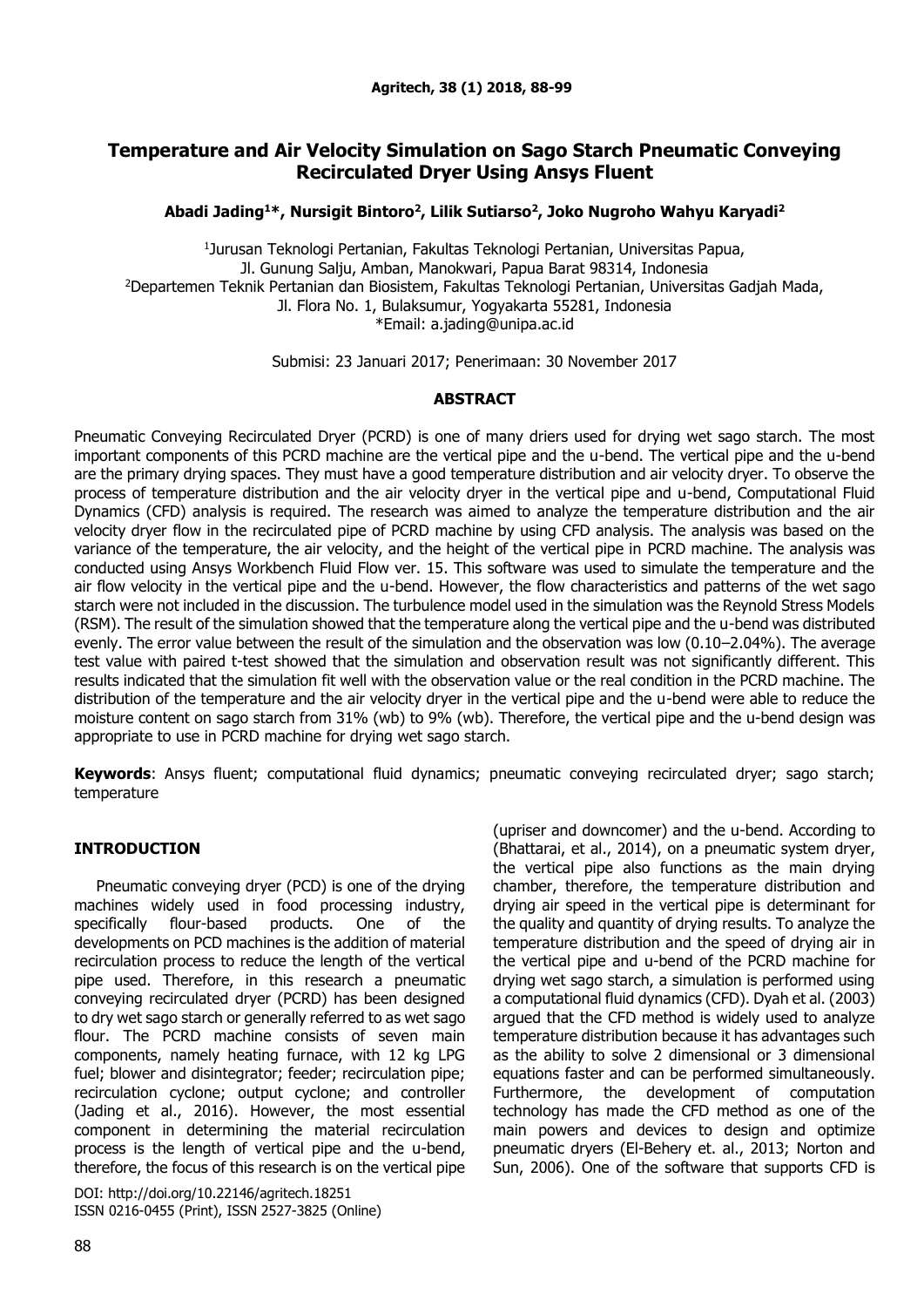ansys fluent, which has capability to analyze fluids flow system; heat transfer; and combustion, with computer simulation based on volume method up to finite volume method (El-Behery et al., 2013). Ansys fluent has been developed into a software package, namely ansys design modeler; ICEM; and fluent (Ansys Fluent, 2013).

There are several assumptions used to simulate temperature distribution and drying air speed using CFD with ansys fluent software. First, in the recirculation pipe of PCRD machine, which is the model, the air flow in the vertical recirculation pipe and the u-bend is turbulent. Second, the air flows in steady; adiabatic condition; the physical characteristics of drying air (density, heat type, conductivity, and viscosity) is constant. Third, the environmental temperature is constant; the air flow speed is uniform; there is no mix between environmental air and the hot air which enters into the vertical pipe and the ubend. Fourth, the characteristics and pattern of wet sago starch flow in the pipe is neglected. Based on the above assumptions, then the model used to analyze temperature distribution and drying air speed is the Reynold Stress Model (RSM).

The RSM model is a turbulence model which is most precise on fluent and is close with Navier-Stokes' equation by solving transport equation for Reynold's tension together with dissipation rate. The RSM model is suitable for in-pipe flow and cyclone which pass a revolving track or recirculation. RSM model can accommodate anisotropy of turbulence that has an important influence on the main flow (Caroko and Suyitno, 2008; Tuakia, 2008). RSM model is derived from Navier Stokes' equation (Kornev, 2013).

This research aimed to analyze the distribution of temperature and speed of dryer air flow inside the vertical recirculation pipe (upriser, u-bend, and downcomer) and u-bend based on the variation of dryer air temperature, dryer air speed, and the height of vertical pipe in the PCRD machine to dry wet sago starch using ansys fluent software.

### **RESEARCH METHOD**

#### **Materials and Tools**

The materials used in this research were wet sago starch or commonly referred to as wet sago flour with 31% (wb) initial water content, particle diameter 2.36 mm, 550 kg/m<sup>3</sup> density, and 2.1 kJ/kg  $\degree$ C specific heat. The vertical and u-bend pipes used on PCRD machine were constructed from stainless steel with a 0.1016 m (4 inches) diameter. The vertical pipe (upriser) was connected to the u-bend and vertical pipe (downcomer)



Figure 1. Schematic depiction of PCRD machine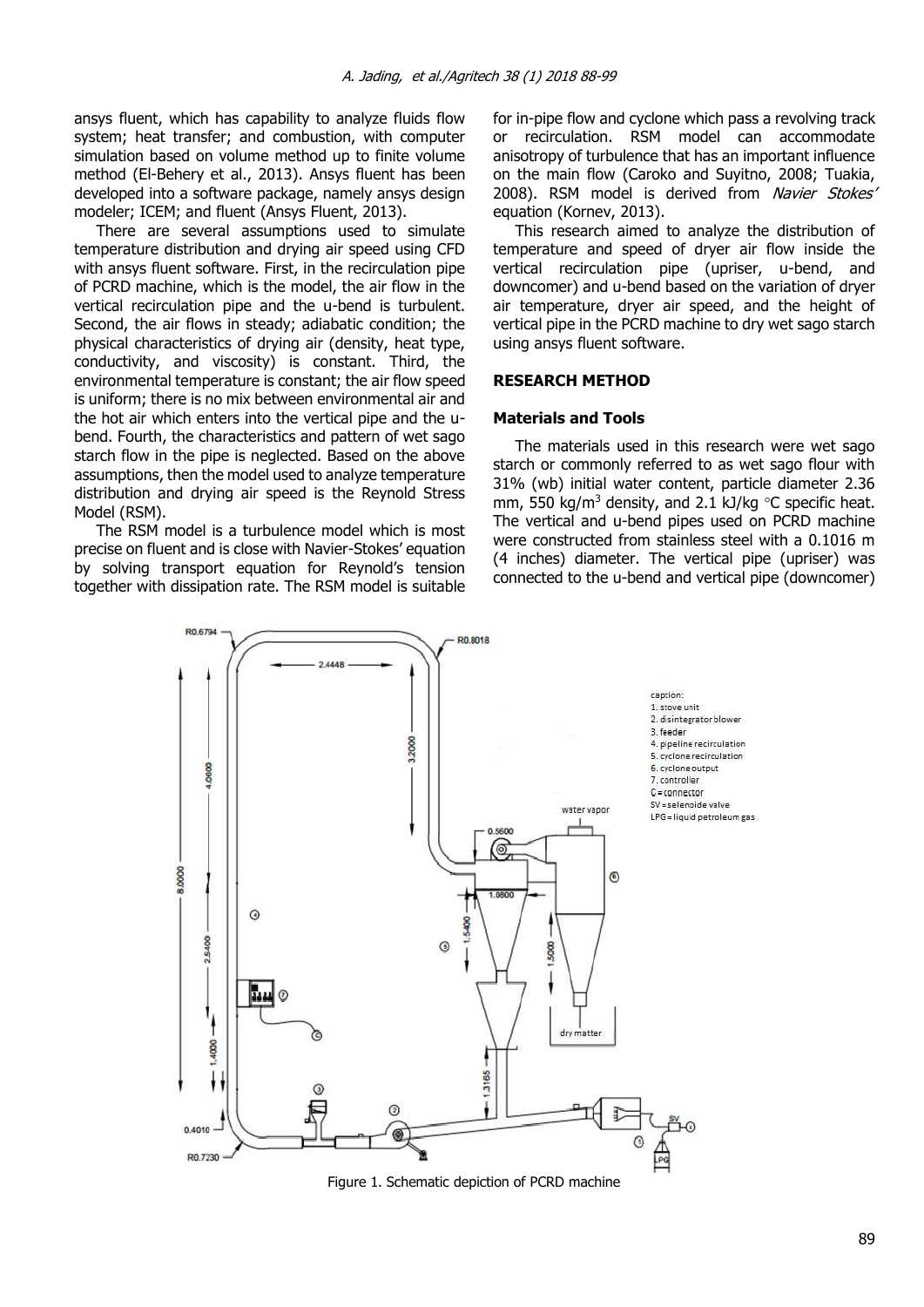continuously through two curvatures with  $0.30$  m ( $r = 15$ ) cm) diameter, with u-bend pipe angle of  $15^\circ$ . The schematic picture of PCRD machine is described in Figure 1 (Jading et al., 2016; Jading et al., 2018). In this research, three variations of vertical pipe length were used, namely 5.8 m; 6.8 m; and 7.8 m (upriser, u-bend, and downcomer). To measure the temperature and speed of the drying air in the vertical and u-bend pipes, a digital thermometer with type-K thermocouple (4 channel TM 946 LUTRON-Taiwan) and an air flow meter (flexible thermo-anemometer KW06-562 KRISBOW-Indonesia) were used. Meanwhile, the software used for simulation was ansys fluent (Ansys, Inc. 2014-USA) free software for student which consists of ansys design modeler, ICEM, and fluent. To perform the vertical and u-bend pipe's geometry, an Autodesk AUTOCAD version 2016 (Autodesk, Inc. 2015-USA) free software for student installed in a laptop with Core i3-4030u, 1.9 GHz Intel CPU, 4GB memory, and 500GB hard disk.

### **Research Procedures**

This research was conducted in two stages. First, the measuring and observation of temperature and speed of drying air in the vertical and u-bend pipes of the PCRD machine. The next stage was simulation the temperature and speed of drying air in the vertical and u-bend pipes of the PCRD machine using ansys fluent. The drying air temperature and speed measurement was performed on 6 point  $(T_1-T_6)$  inside the vertical and u-bend pipes of the PCRD machine. The temperature measurement was conducted using a digital thermometer with a type-K thermocouple. The air speed was measured using an air flow meter. The points for measurement of temperature, drying air speed, geometric shape, and vertical and ubend pipes mesh of the PCRD machine can be seen in Figure 2.

The variable value of drying air temperature  $(T<sub>u1</sub>)$ , drying air speed  $(v_u)$ , and vertical pipes's length (upriser and downcomer) of the recirculation pipe  $(L_{pv})$ , are as presented in Table 1. The simulation of drying air temperature distribution and speed inside the vertical and u-bend pipes of the PCRD was performed using ansys fluent software version 15. Whereas the formation of vertical and u-bend pipes' geometry uses AUTOCAD Version 2016 software. The procedure of simulation process applied in this research can be seen in Figure 3.

One of the most important stages in the simulation using ansys fluent is determining the boundary conditions. The boundary conditions include inlet, outlet, wall, and other variables, and inputting information or data into the determined boundaries (Fluent, 2013b; Tuakia, 2008). In this research, boundary conditions have been determined based on the characteristics of drying air flow inside the pipe. So, the inlet velocity was chosen as inlet, pressure outlet as outlet, and the stainless steel vertical and u-bend pipes as wall. The inlet value used is temperature, drying air speed, and the vertical pipe length of the PCRD machine. The inlet value used can be seen in Table 1.

Fluids physical characteristics value (drying air) and materials used in this research are secondary data obtained from Singh and Heldman, (2009). The values can be seen in Table 2.



Figure 2. Vertical and u-bend pipes: a) geometric form and temperature observation points  $(T_1-T_6)$ , and b) mesh form and ansys fluent results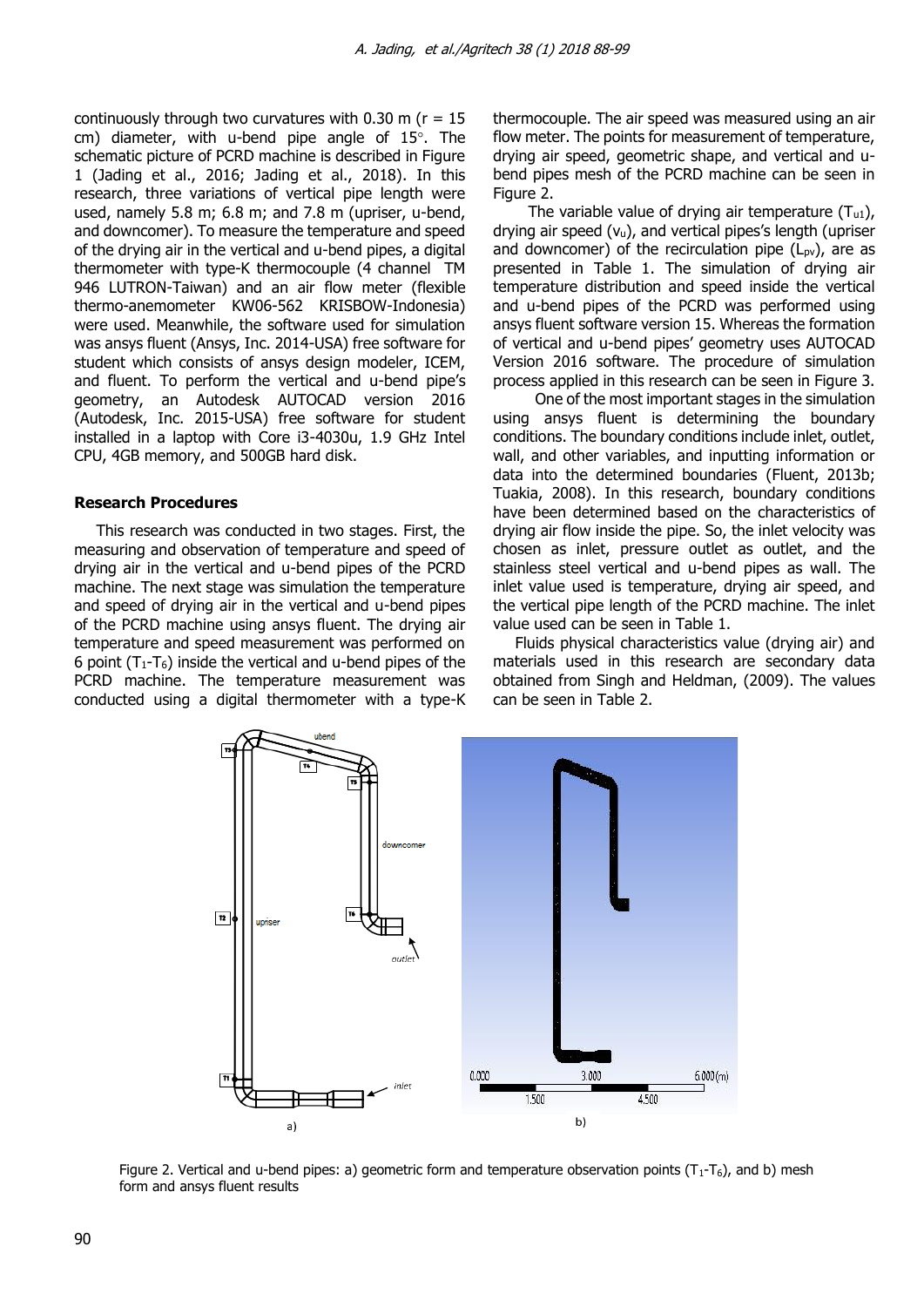

Figure 3. Procedure of drying air temperature and speed using Autocad version 2016 and ansys fluent version 15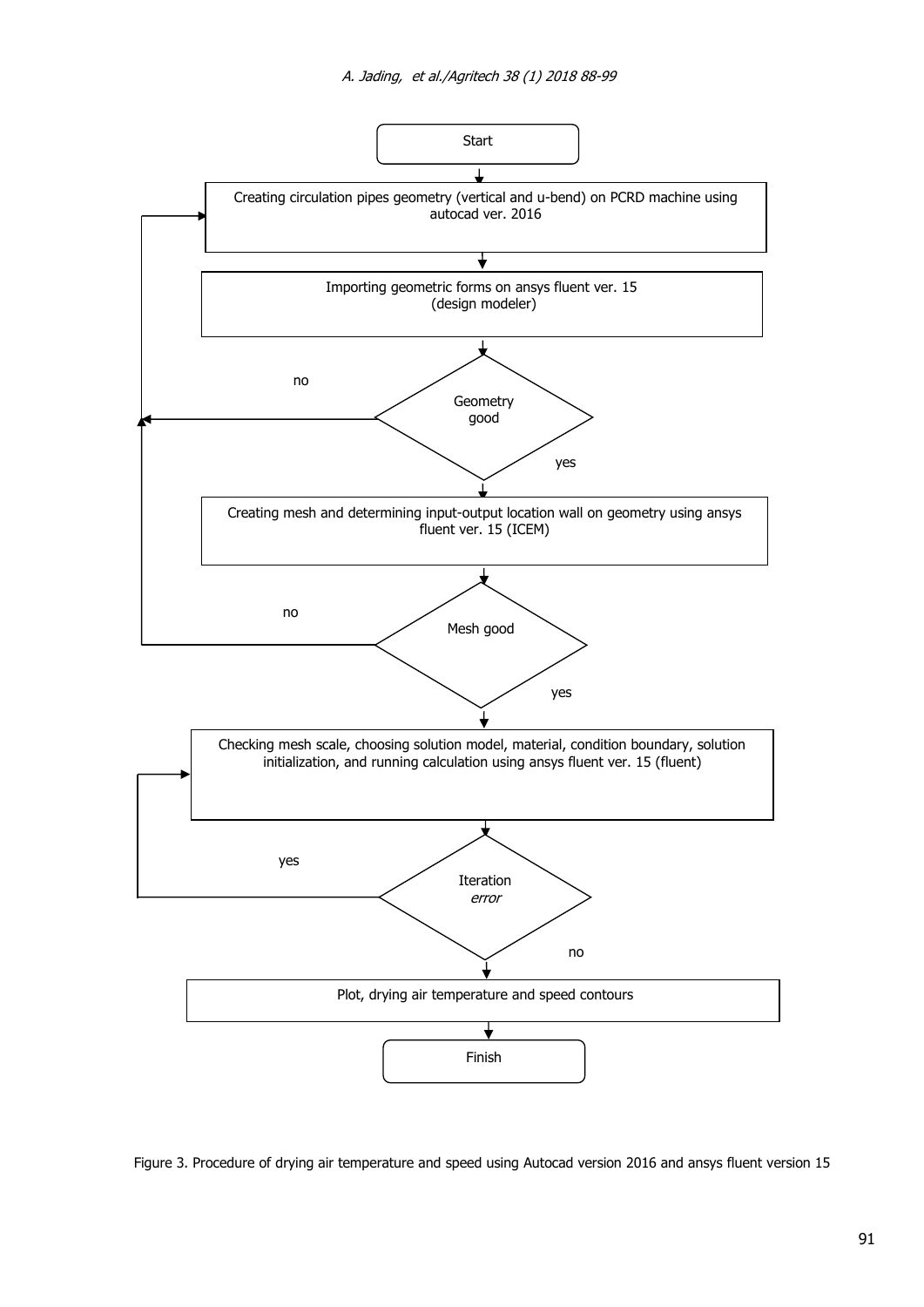| Inlet variables                       | Variation value | Constant variable value                          |
|---------------------------------------|-----------------|--------------------------------------------------|
| Drying air temperature, $T_{u1}$ (°C) | 75, 100, 125    | $v_{u}$ 28 m/s, and $L_{pv}$ 7.8 m               |
| Drying air speed, $v_u$ (m/s)         | 15, 28, 31      | $T_{\text{u1}}$ 100 °C and L <sub>pv</sub> 7.8 m |
| Vertical pipe height, $L_{pv}(m)$     | 5.8, 6.8, 7.8   | $T_{u1}$ 100 °C and $v_u$ 28 m/s                 |

Table 1. Inlet variables for ansys fluent simulation

Table 2. Fluids physical characteristics value (air) and materials used in ansys fluent simulation

| <b>Fluids</b>                  | Density, $\rho$<br>(kg/m <sup>3</sup> ) | Heat type,<br>cp (j/kgK) | Viscosity, µ<br>(kq/m.s)            | Heat Conductivity, K<br>(W/mK) | Sound speed,<br>$M$ (m/s) | Mach Count               |
|--------------------------------|-----------------------------------------|--------------------------|-------------------------------------|--------------------------------|---------------------------|--------------------------|
| Temperature 75<br>°C           | 0.982                                   | 1048.5                   | $2.0594\times10^{-5}$               | 0.0289                         | 374                       | 1.1                      |
| Temperature<br>100 °C          | 0.916                                   | 1022.0                   | $2.1673 \times 10^{-5}$             | 0.0307                         | 387                       | 1.1                      |
| Temperature<br>125 $\degree$ C | 0.848                                   | 1026.0                   | $2.2948 \times 10^{-5}$             | 0.0325                         | 400                       | 1.2                      |
| Material                       | Density, $\rho$<br>(kg/m <sup>3</sup> ) | Heat type,<br>cp (j/kgK) | Electric<br>Conductivity<br>(1/ohm) | Heat Conductivity, K<br>(W/mK) | -                         | $\overline{\phantom{0}}$ |
| Stainless steel                | 8030                                    | 50.48                    | 8,330,000                           | 16.27                          | ۰                         |                          |

# **Validation between Simulation and Observation Temperature**

To determine the accuracy level of simulation results, validation is performed based on the methods used by Yani et al. (2007) and Anisum et al. (2016). The validation is performed by comparing between simulation output (predicted value) with observation by calculating the error value. In this research, the error value between simulation result and observation is calculated using Equation 1.

$$
e = \frac{T_{u-sim} - T_{u-obsv}}{T_{u-sim}} \times 100
$$
 (1)

in which e is the discrepancy (error) between simulation result and observation or measurement  $(\%)$ ,  $T_{u\text{-sim}}$  is the drying air temperature in simulation ( $\degree$ C), and T<sub>u-obsv</sub> is the temperature of drying air as the result of PCRD machine measurement ( $\degree$ C). Then, a statistics analysis is performed using a paired samples t-test with SPSS 23 (IBM Corporation 2015-USA) free software for student, to determine the comparison between the average output values of simulation and observation, with an assumption that the variance of both samples are similar.

# **RESULTS AND DISCUSSION**

# **Distribution of Drying Air Temperature and Speed Based on Tu1 Variation**

The simulation results of drying air temperature distribution and speed based on drying air temperature variation  $(T<sub>u1</sub>)$  inside the vertical and u-bend pipes of the PCRD machine can be seen in Figure 6. The  $T_{u1}$  variations are 75 °C, 100 °C, and 125 °C, with drying air speed ( $v_u$ ) and vertical pipe length (upriser-u-bend-downcomer) and u-bend or  $(L_{pv})$  as constant, that was, 28 m/s and 7.8 m. Figure 4 shows the contour and the graphic of output drying air temperature and speed based on Tu1 75  $\degree$ C variation. The simulation result showed that the temperature was evenly distributed in the vertical and u-bend pipes, but experiences a reduction from 75  $\degree$ C to 73  $\degree$ C (inlet to outlet). The drying air speed inside the vertical and u-bend pipes at the inlet to outlet is around 0 – 8.383 m/s. Results of CFD simulation using ansys fluent software version 13 performed by (Bhattarai et al., 2014) based on drying air variation show that the drying air temperature along the vertical pipe of the PCD machine experiences a reduction. In this study, the temperature value along the vertical and u-bend pipes of PCRD machine were:  $T_1$  (0 m) 75 °C;  $T_2$  (2.25 m) 74,1  $°C$ ; T<sub>3</sub> (4,5 m) 73,8 °C; T<sub>4</sub> (5,1 m) 73,5 °C; T<sub>5</sub> (5,7 m) 73,2 °C; and T<sub>6</sub> (7,8 m) 72,9 °C. It indicated that there was reduction along the vertical and u-bend pipes just like the one researched by Bhattarai et al. (2014).

Figure 5 and Figure 6 showed the output contour and graphic of drying air temperature and speed based on T<sub>u1</sub> variation of 100 °C and 125 °C. The simulation results showed a similar distribution pattern  $T<sub>u1</sub>$  variation of 75 °C, in which the temperature was evenly distributed along the vertical and u-bend pipes with temperature reduction values between 100-93 °C, and 125-122 °C. The drying air speed value based on  $T_{u1}$  variation of 100  $\degree$ C and 125  $\degree$ C was similar with the T<sub>u1</sub> variation value of 75  $\degree$ C, that was, 0-8.383 m/s (from inlet to outlet). The temperature value along the vertical and u-bend pipes based on T<sub>u1</sub> variation of 100 °C and 125 °C also experience a reduction, namely  $T_1$  (0 m) 100 °C and 125  $°C$ ; T<sub>2</sub> (2.25 m) 99.8 °C and 124 °C; T<sub>3</sub> (4.5 m) 99.7 °C and 123.4 °C; T<sub>4</sub> (5.1 m) 99.3 °C and 123 °C; T<sub>5</sub> (5.7 m) 98.9 °C and 122.9 °C; and T<sub>6</sub> (7.8 m) 98 °C and 122.5  $\degree$ C. It showed that drying air temperature variation (T<sub>u1</sub>)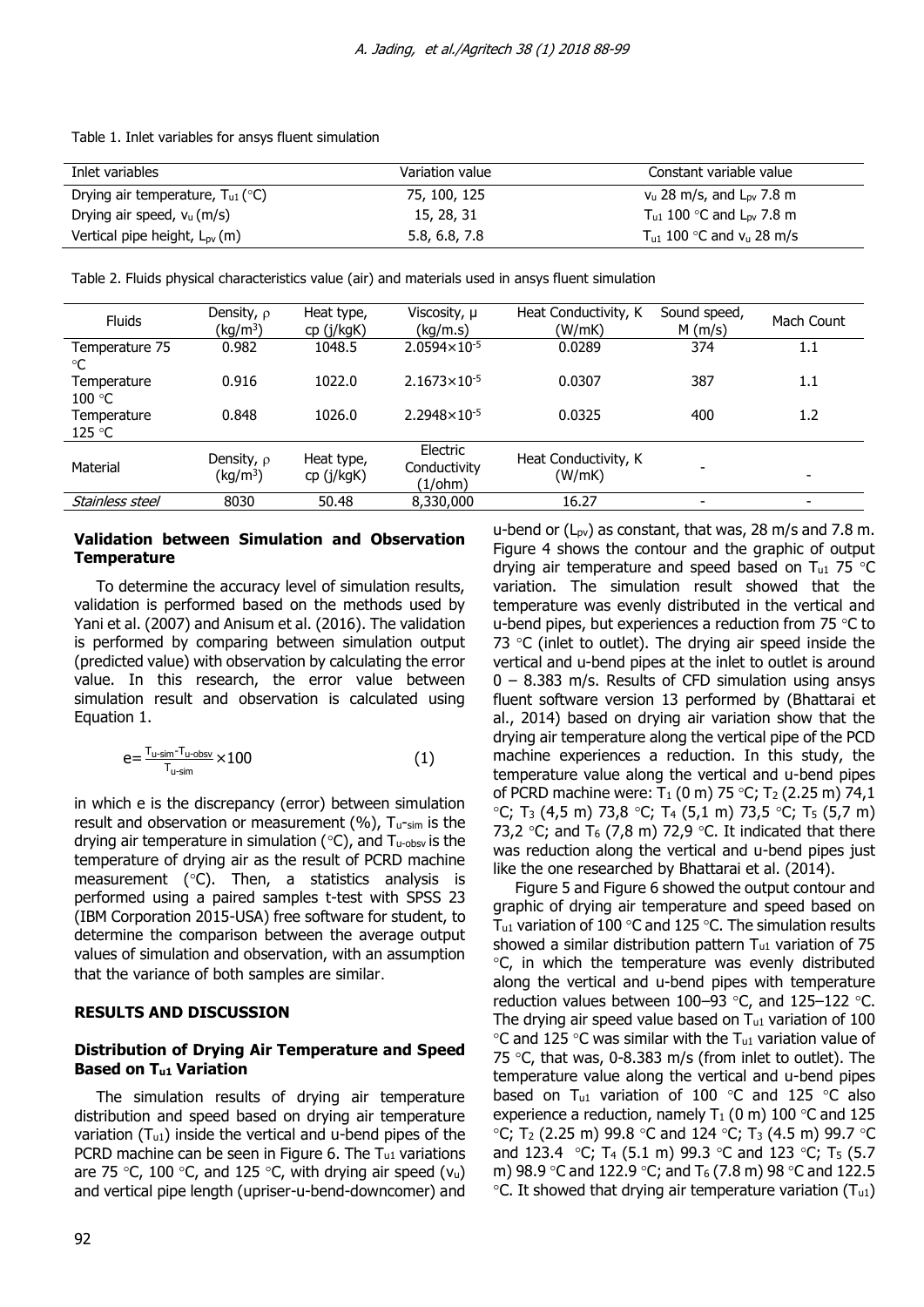

Figure 4. Drying air temperature and speed distribution with  $T_{u1}$  variation of 75 °C : a) temperature contour, and b) speed contour



Figure 5. Drying air temperature and speed distribution with T<sub>u1</sub> variation of 100 °C: a) temperature contour, and b) speed contour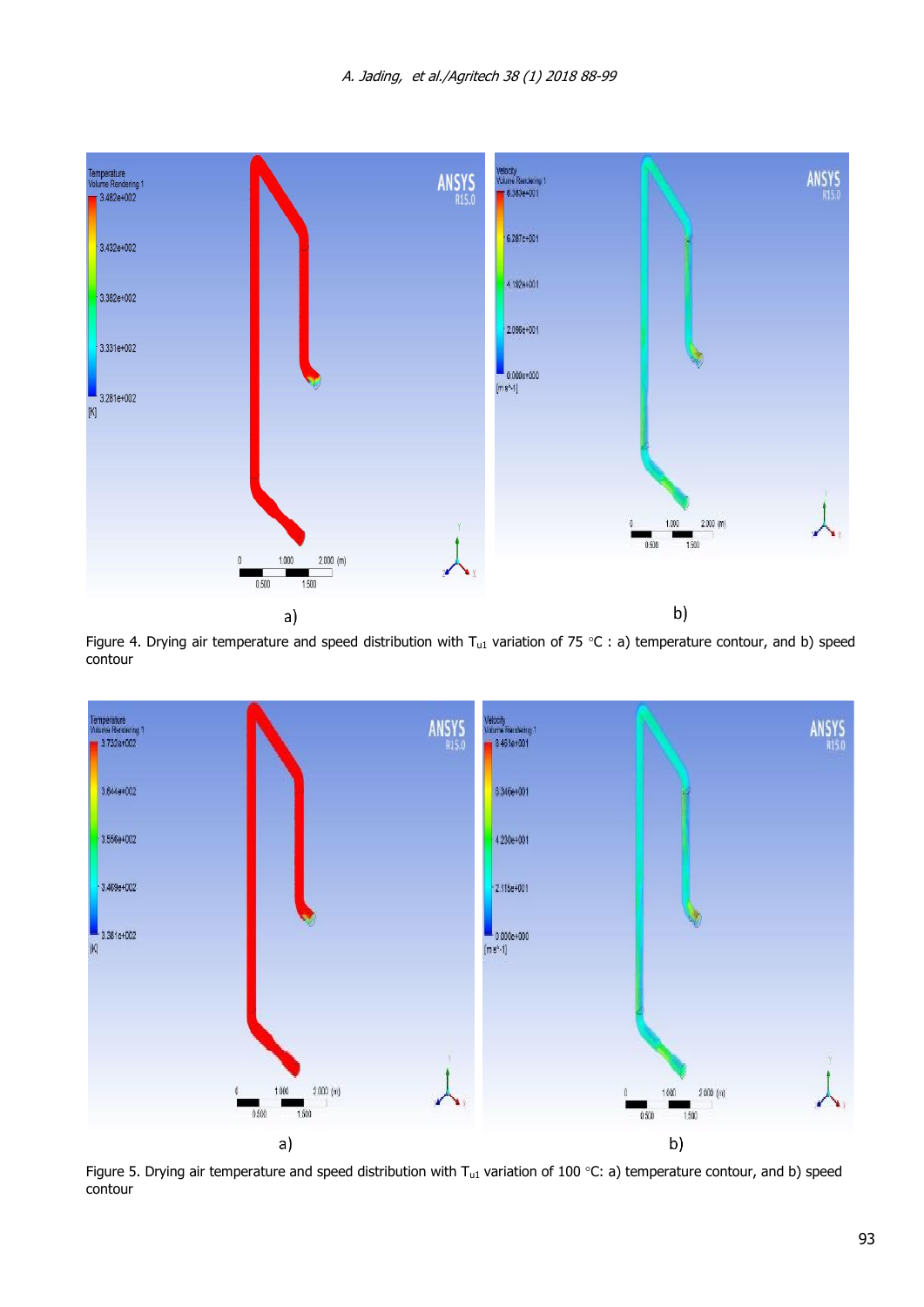

Figure 6. Drying air temperature and speed distribution with  $T_{u1}$  variation of 125 °C: a) temperature contour, b) speed contour

was evenly distributed along the vertical and u-bend pipes (7.8 m), but experience a reduction at the end or outlet of pipe (Bhattarai et al., 2014).

# **Drying Air Temperature and Speed Distribution Based on vu Variation**

Figure 7 and Figure 8 described drying air temperature and speed distribution inside the vertical and u-bend pipes as long as 7.8 m in the PCRD machine. The varied input variable is the drying air speed  $(v_u)$  15 m/s and 31 m/s with  $T_{u1}$  constant, at 100 °C. Figure 8 and Figure 9 indicated that drying air temperature and speed was evenly distributed along the vertical and u-bend pipes. However, the temperature value between inlet and outlet was decreasing from 100  $\degree$ C to 96  $\degree$ C and from 100  $\degree$ C to 98 °C. Drying air speed between inlet and outlet was around 0–4.668 m/s and 0–9.381 m/s. It showed that drying air speed influences the temperature value at the end (outlet) of the vertical and u-bend pipes, but the distribution was still even. The bigger the value of air speed, the bigger the value of temperature at the end of the pipe or outlet (Bhattarai et al., 2014). The temperature measurement on the vertical and u-bend pipes based on vu variation of 15 m/s and 31 m/s also experience a reduction from inlet to outlet, namely  $T_1$  (0 m) 100 °C; T<sub>2</sub> (2.25 m) 99 °C; T<sub>3</sub> (4.5 m) 98.7 °C; T<sub>4</sub> (5.1 m) 98.4 °C; T<sub>5</sub> (5.7 m) 98.1 °C; and T<sub>6</sub> (7.8 m) 98 °C.

### **Drying Air Temperature and Speed Based on Lpv Variation**

Figure 9 and Figure 10 described the drying air temperature and speed distribution inside the vertical and u-bend pipes of the PCRD machine based on the vertical pipe (upriser-ubend-downcomer) lengths (Lpv) 5.8 m and 6.8 m. Drying air temperature and speed was constant, that is,  $T_{u1}$  100 °C and  $v_u$  28 m/s. Simulation results showed that the temperature in the pipe was evenly distributed with a reduction in temperature value from inlet to outlet from 100  $\degree$ C to 99  $\degree$ C and from 100  $\degree$ C to 98  $\degree$ C. The speed of drying air was between 0-8.505 m/s and 0–8.321 m/s. This shows that vertical and u-bend pipes' length variation does not influence temperature distribution along the pipes, except at the end of pipe (outlet), in which the temperature decreases. The observation result temperature values along the 5.8 m and 6.8 m vertical and u-bend pipes at the PCRD were similar. The values were:  $T_1$  (0 m) 100  $\degree$ C, T<sub>2</sub> (1.75 m) 99.9  $\degree$ C, T<sub>3</sub> (3.5 m) 99.7  $\degree$ C, T<sub>4</sub> (4.1 m) 99.4 °C, T<sub>5</sub> (4.7 m) 98.9 °C, and T<sub>6</sub> (5.8 m) 98.3 °C.

 $T_{u1}$ ,  $V_{u}$ , and  $L_{pv}$  showed that drying air temperature inside the pipes from the beginning (inlet) end to finishing (outlet) end was evenly distributed. However, the drying air temperature value experiences reduction.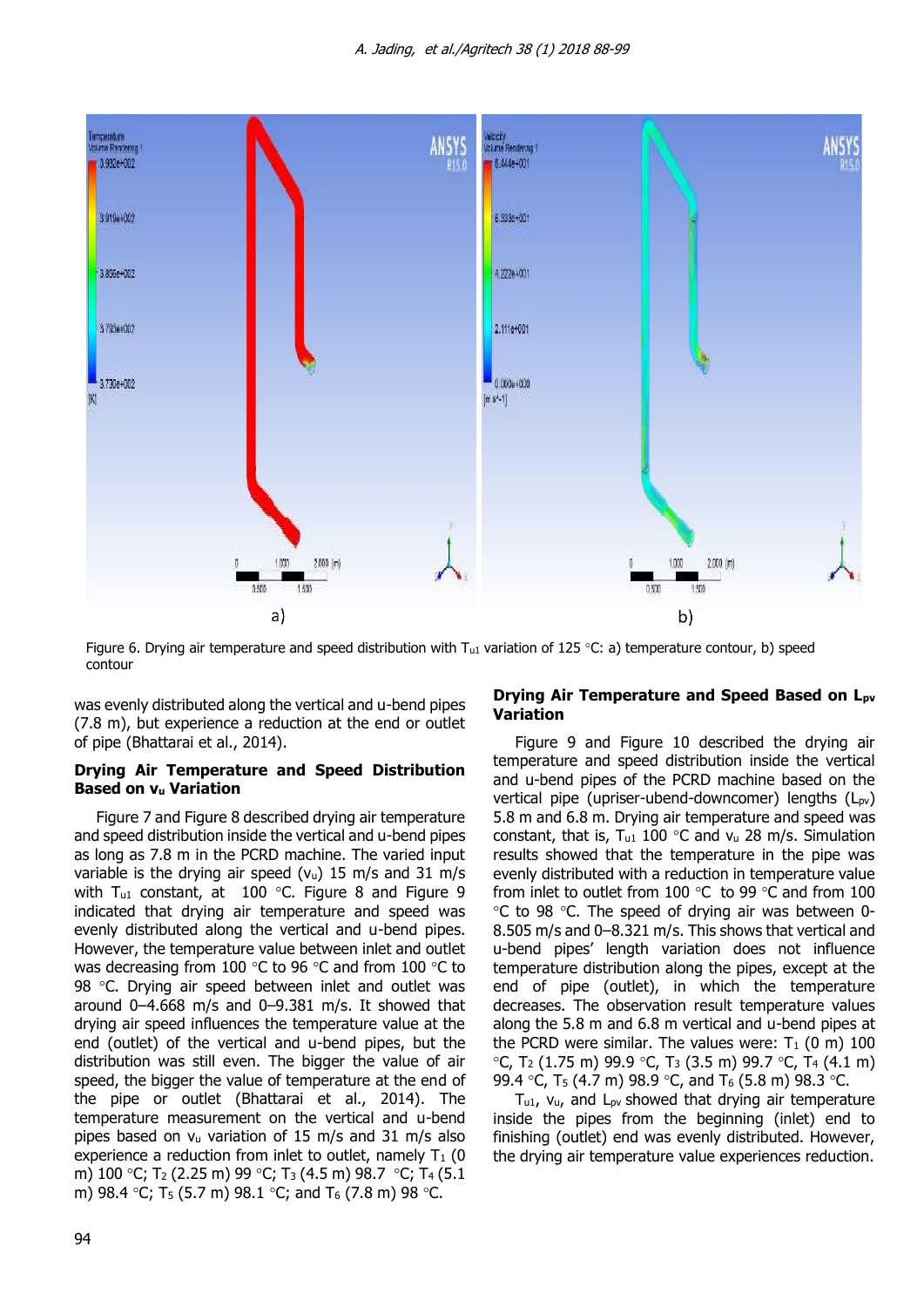

Figure 7. Drying air temperature and speed distribution with  $v_u$  variation of 15 m/s: a) temperature contour, and b) speed contour



Figure 8. Drying air temperature and speed distribution with  $v_u$  variation of 31 m/s: a) temperature contour, and b) speed contour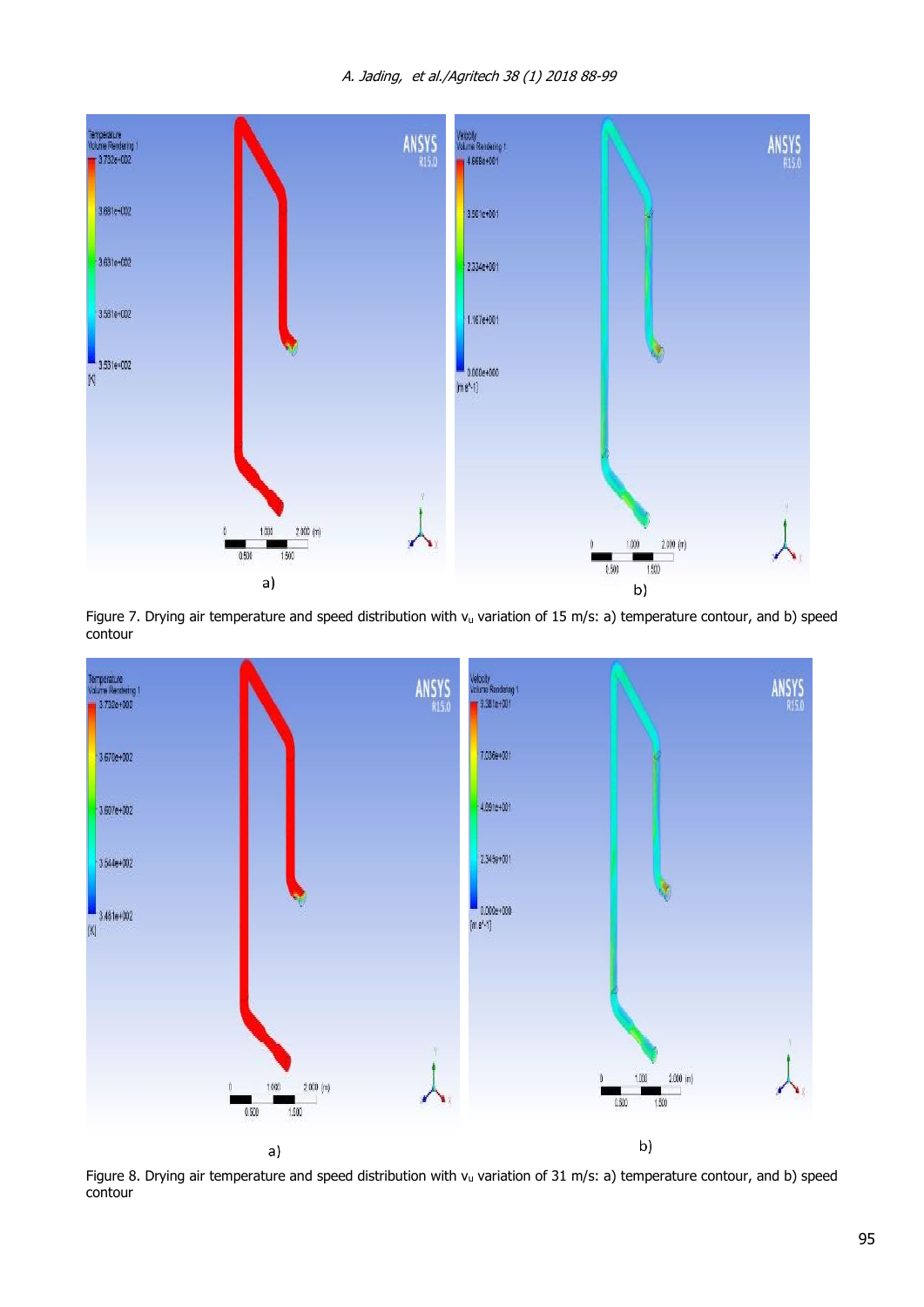

Figure 9. Drying air temperature and speed distribution with  $L_{pv}$  variation of 5.8 m: a) temperature contour, and b) speed contour

![](_page_8_Figure_3.jpeg)

Figure 10. Drying air temperature and speed distribution with  $L_{pv}$  variation of 6.8 m: a) temperature contour, and b) speed contour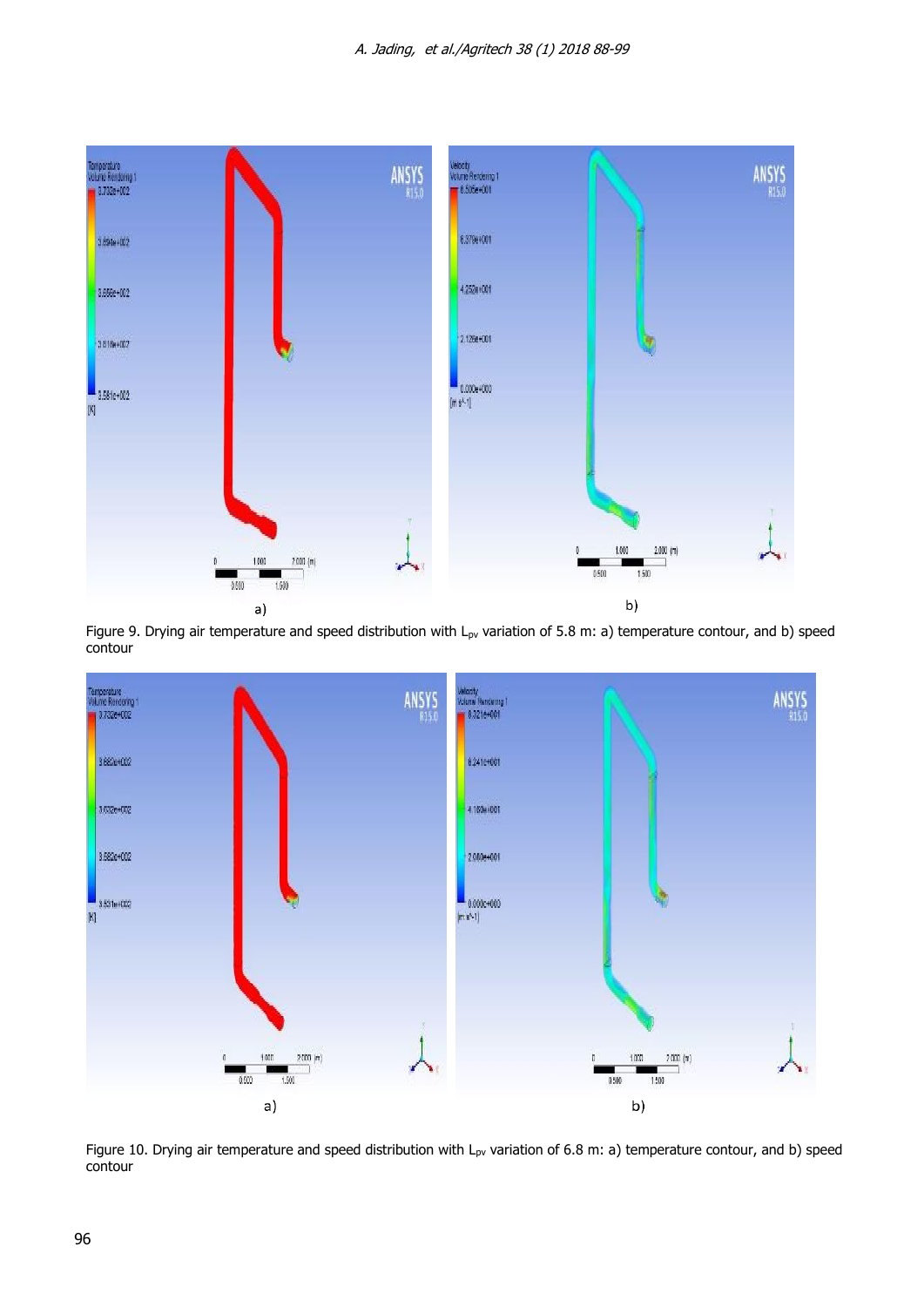The reduction of drying air temperature value did not influence the temperature value needed to reduce the water content of wet sago starch from 31% (wb) to 9% (wb) (Jading et al., 2018). This showed that the final water content of sago starch produced from the vertical and u-bend pipes design has fulfilled the required final water content set by Indonesia National Standard (SNI) for dry sago starch, that is, 13% (wb) (Badan Standar Nasional (BSN), 2008).

#### **Validation**

Figure 11 described validation. The error value produced was as follows: for  $T_{u1}$  75 °C was 1.21–2.88 %; T<sub>u1</sub> 100 °C was 0.20–2.04 %; and T<sub>u1</sub> 125 °C was 0,81– 2,04 %. It was quite small, that is, less than 5%. Statistics analysis using paired samples t-test with  $T<sub>u1</sub>$  75, 100, and 125 °C showed that there was no significant difference between the results of simulation and observation along the vertical and u-bend pipes. Because the probability value obtained was greater than  $\alpha$  0.05. The probability value obtained by  $T_{u1}$  75, 100, and 125 °C variations are, consecutively, 0.09; 0.064; and 0.09.

The comparison between simulation output and observation measurement (error) for drying air speeds of 15 m/s and 31 m/s, with a constant drying air temperature of 100  $\degree$ C, can be seen in Figure 12. The temperature error value of each drying air speed of vu 15 m/s and vu 31 m/s was similar, that is, 1.01–2.04%. Just like in the temperature variations, the drying air speed variation error was also quite small, that is, less than 5%. The probability value or sig (2-tailed) for  $v_u$  15 m/s and 31 m/s is 0.08. T-test showed that there was no significant difference between the result of simulation and observation.

The error value between the result of simulation and observation, based on the variation of vertical pipe lengths  $(L_{pv})$  of 5.8 m and 6.8 m can be seen in Figure 13. The error value of each of vertical pipe length variation was also quite small, that is, less than 5%. The error value of temperature for  $L_{pv}$  5.8 m variation is 0.1– 1.7%, and  $L_{\text{ov}}$  6.8 m variation is 0.15-1.8%. The probability value or sig (2-tailed) of the pipe's length was 0.064. This showed that there was no significant difference between the results of simulation and observation.

![](_page_9_Figure_6.jpeg)

Figure 11. Comparison between drying air temperature as the result of simulation and observation: a) T<sub>u1</sub> 75 °C, b) T<sub>u1</sub> 100 °C, and c) T<sub>u1</sub> 125 °C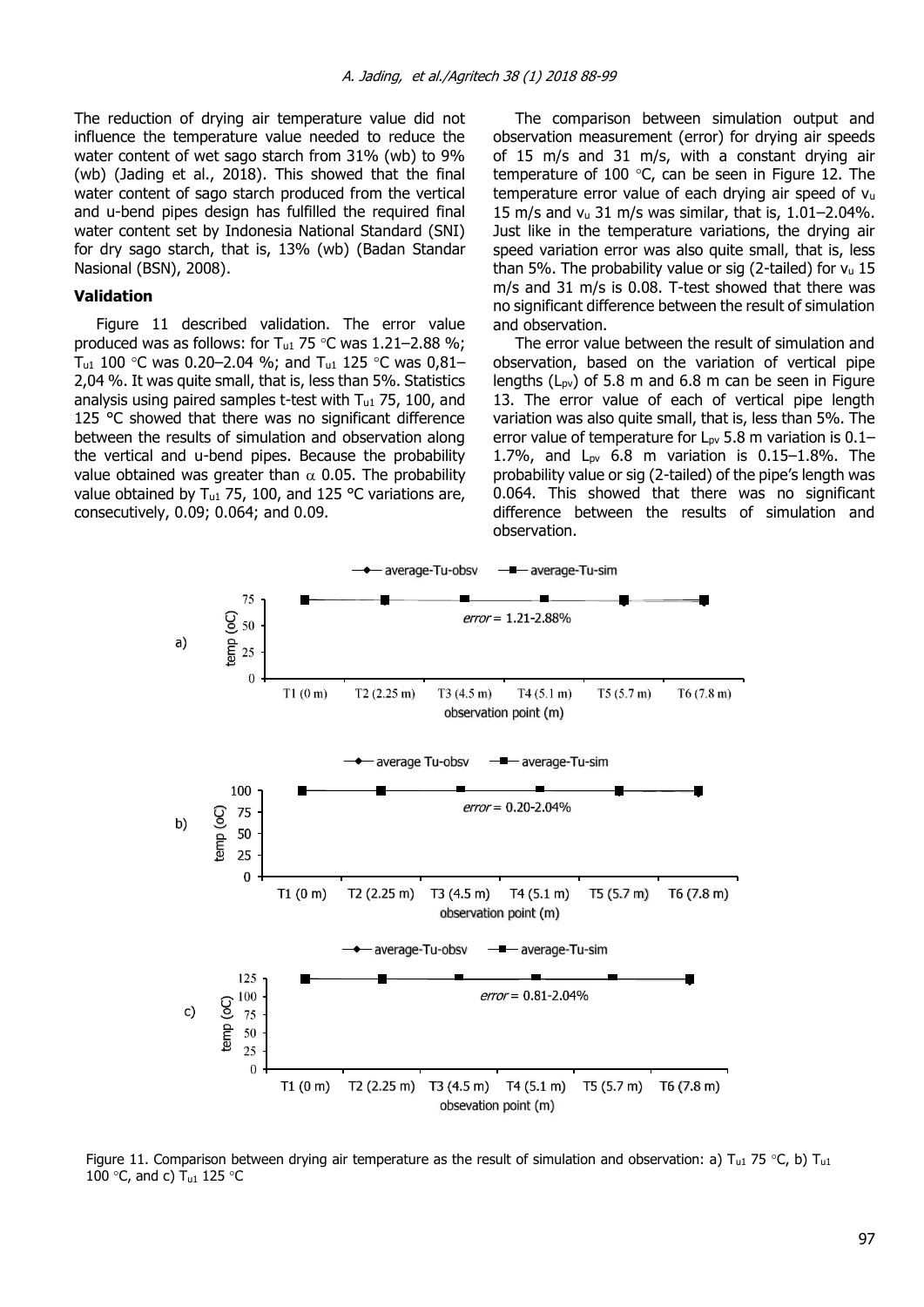![](_page_10_Figure_1.jpeg)

Figure 12. Comparison between drying air speed as the result of simulation and observation: a)  $v_u$  15 m/s, and b)  $v_u$  31 m/s

![](_page_10_Figure_3.jpeg)

Figure 13. Comparison between drying air temperature as the result of simulation and observation: a)  $L_{pv}$  5.8 m, and b)  $L_{pv}$  6.8 m

The validation results showed the error value of temperature produced by each variation of  $T_{u1}$ ,  $v_u$  and  $L_{pv}$ treatments was quite small, that is, less than 5%. Similarly, statistics analysis indicated that the probability value was greater than  $\alpha$  0.05 value. So, there was no significant difference between the ansys fluent simulation output and the observation results, although the results of observation temperature measurement along the measurement points in the vertical and u-bend pipes of the PCRD machine experiences reduction. This was caused by a diabatic process along the vertical and ubend pipes by the outer surface of the pipes is not equipped with isolator. Moreover, the temperature reduction inside the pipes was also caused by the wet sago starch used throughout the testing process. This phenomenon in consistent with the results of a research by (Jading et al., 2018; Skuratovsky et al., 2005).